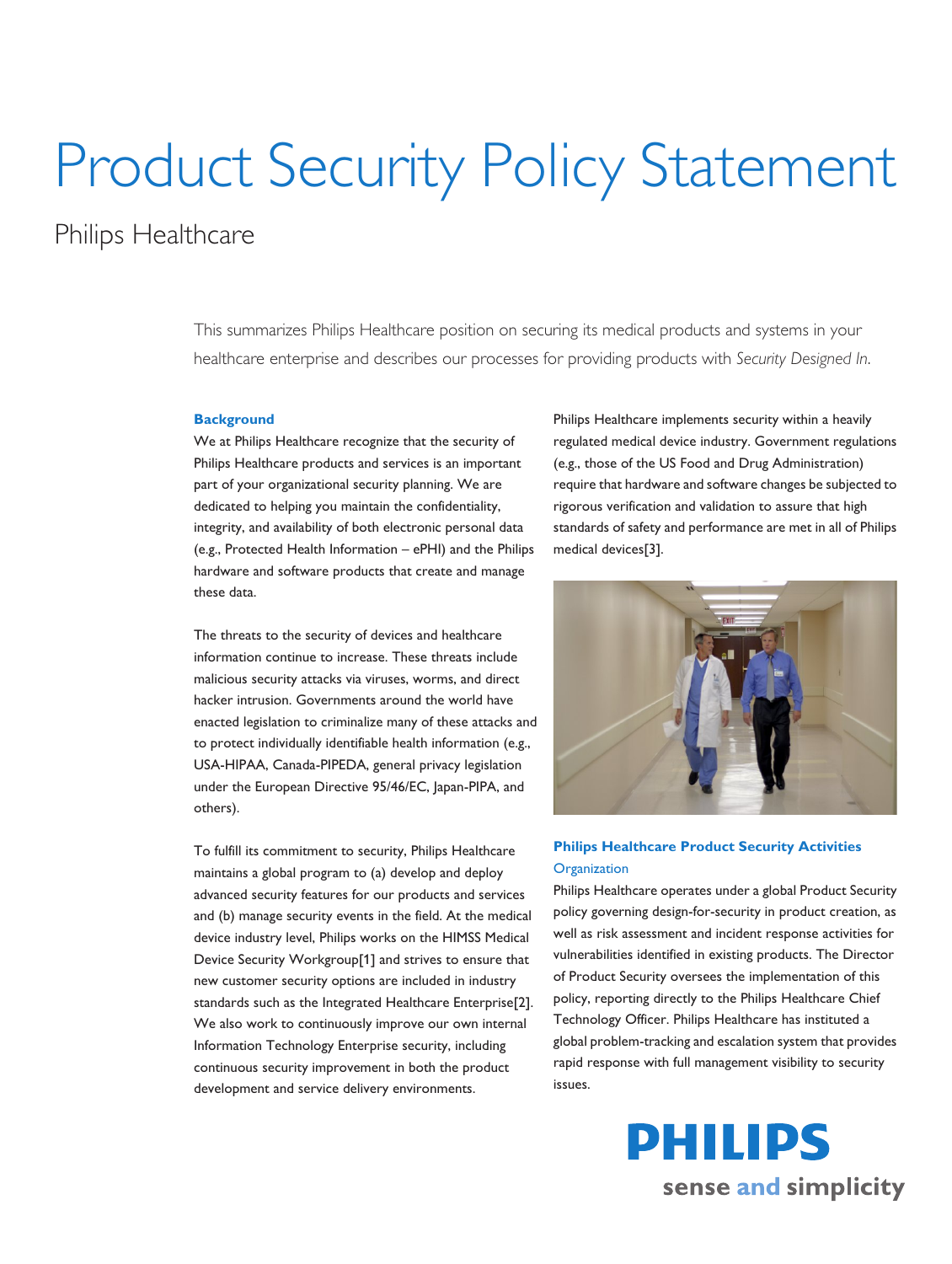#### Monitoring and Response to Vulnerabilities

Product engineering groups within Philips Healthcare monitor new security vulnerabilities on an ongoing basis, including those identified by third-party software and operating system vendors and those reported from your healthcare enterprises. A global network of Product Security Officers and their teams collect and manage information and address those vulnerabilities that affect Philips Healthcare products and solutions.

Philips Product Security Incident Response Teams evaluate each real or potential breach with an explicit threat/ vulnerability/risk assessment and develop vulnerability response plans as necessary. We want to inform you, our customers, of vulnerabilities that impact your systems, and proceed with mitigation development and deployment while keeping you well informed.

#### **Operating System Patch Management**

Some Philips Healthcare products use non-Philips commercial software and/or commercial computer Operating Systems (OS) like Microsoft Windows. Philips continuously monitors relevant vendor and industry/media security announcements and performs risk assessments on current medical devices that are most affected by newly discovered vulnerabilities.

Microsoft releases information on MS Windows security patches (hotfixes) on a regular basis. Impact assessments of these hotfixes by Philips product engineering teams typically begin within 48 hours of Philips awareness of a new security vulnerability or patch availability. Following assessment, an indication of Philips response for affected products is available to users typically within 5 to 12 business days for most products.

Depending on the nature of the threat and the affected product in question, a validated "fix" or software update may be released. If the recommended response requires a change to the system software of a medical device, a software update may be released. Information concerning the availability and applicability of such updates is likewise available via Philips standard service channels and, for some products, can be found via the Philips Healthcare website.

In an effort to provide you with this important information in a timely and convenient manner, Philips Product Security

website now features access to dynamic product-specific vulnerability information. This information is formatted into simple, product-specific tables listing known software vulnerabilities and their current status, recommended customer action and general comments. Please visit the Philips Healthcare Product Security website to access this information. If you have any questions regarding the OS vulnerability tables or patch management, contact Philips Healthcare by email *[productsecurity@philips.com](mailto:productsecurity@philips.com)* or directly contact your Philips Field Service Engineer.



#### **Malware Protection**

Philips products that support additional malware protection are either delivered with pre-installed anti-virus software or you, the customer, are advised on the installation of permissible, Philips-validated, anti-virus software.

In many of our products, we provide you with a controlled update repository to reduce the risk of equipment outage due to unauthorized or faulty anti-virus signature updates. If available, this service is included in our remote services agreement.

Even when our product is delivered to you with anti-virus software or when you, the customer, install permissible, Philips-validated, anti-virus software, the anti-virus software must be configured according to the Philips-provided guidance. This guidance includes the permissible sources for signature updates in order to maintain safe and effective operation of your equipment. When Philips has validated anti-virus software for your product, it remains your organization's responsibility to regularly check and, if needed, follow the Philips-prescribed update process for the anti-virus software. All changes to your medical device or system should be authorized by Philips documentation or in writing from Philips.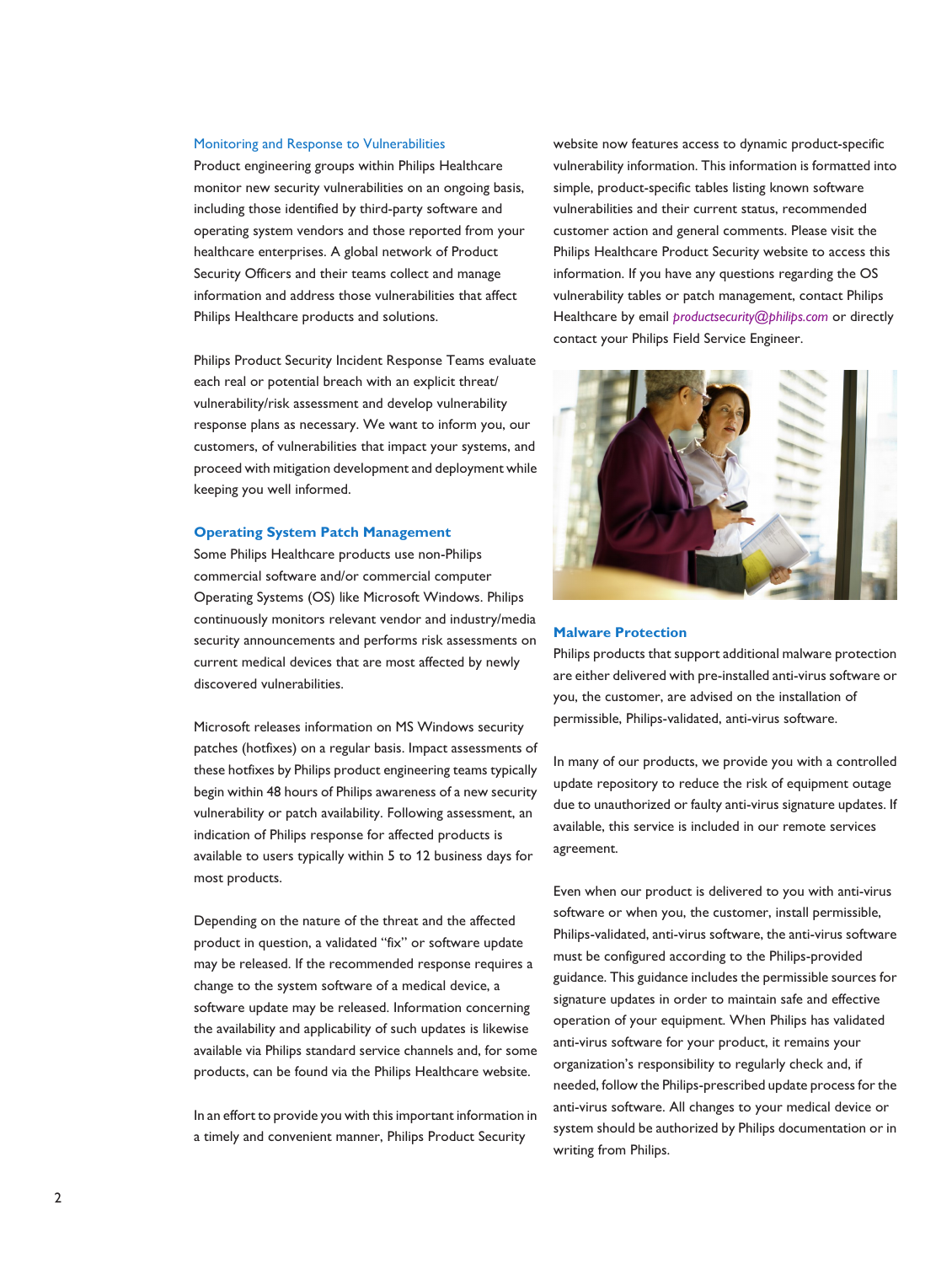#### **Product Assessment/Product Design**

Philips Healthcare proactively conducts internal Product Security assessments to identify potential security weaknesses. Armed with this information, our engineering teams often define configuration changes and re-engineering efforts that will harden the system against outside threats. The same information also drives security design requirements for new products. The Philips Product Security Policy requires *Security Designed In* objectives as part of all new product creation efforts.

#### **Philips Product Security Website**

Philips Healthcare provides a variety of customer resources on our Product Security website, including, Security Bulletins, FAQs, vulnerability information, links to industry resources, and other Product Security highlights.



#### **MDS<sup>2</sup> Forms**

To assist our USA customers in meeting their HIPAA obligations under the 2005 Security Rule, Philips Healthcare has taken the lead in publishing Product Security information[4]. Philips has taken many steps to enhance the security of our medical devices in response to customer requests. When used properly, the security features of Philips Healthcare products make it easier for users to meet their obligations to ensure the confidentiality, integrity, and availability of patients' health information. In light of the increased focus on medical device security and compliance with the HIPAA Security Rule in the USA, the Healthcare Information and Management Systems Society (HIMSS) created a standard "Manufacturer Disclosure Statement for Medical Device Security" (MDS<sup>2</sup>). The MDS<sup>2</sup> is intended to supply healthcare providers with important information that can assist them in assessing and managing the vulnerabilities and risks associated with electronic Protected Health

Information (ePHI) created, transmitted, or maintained by medical devices.

Philips MDS<sup>2</sup> forms are available to customers via our Product Security website at: *[www.philips.com/productsecurity](http://www.philips.com/productsecurity)*.

#### **Customer Role in Product Security Partnership**

We recognize that the security of Philips Healthcare products is an important part of your facility's security-indepth strategy. However, protection can only be realized if you implement a comprehensive, multi-layered strategy (including policies, processes, and technologies) to protect information and systems from external and internal threats. Following industry-standard practice, your strategy should address physical security, operational security, procedural security, risk management, security policies, and contingency planning. The practical implementation of technical security elements varies by site and may employ a number of technologies, including firewalls, virus-scanning software, authentication technologies, etc. As with any computer-based system, protection must be provided such that firewalls and/or other security devices are in place between the medical system and any externally accessible systems. The USA Veterans Administration has developed a widely used Medical Device Isolation Architecture for this purpose[5]. Such perimeter and network defenses are essential elements in a comprehensive medical device security strategy. Any connection of a device to a hospital network should be done with appropriate risk management for safety, effectiveness, and data and systems security. For guidance on risk management, see the IEC-80001-1 standard[6].

#### **Policies on Third-Party Software and Patching**

Philips Healthcare sells highly complex medical devices and systems. Only Philips-authorized changes are to be made to these systems, either by Philips personnel or under Philips explicit published direction. With the current rise in security threats, Philips product engineering groups are working to qualify security-related third-party software on selected equipment. However, we continue to treat patient and operator safety as our primary concern, and we are required to follow government-regulated quality assurance procedures to verify and validate modifications to the operation of our medical devices. As with other medical devices, any "software only" Philips products should be used only on properly secured computers and networks. We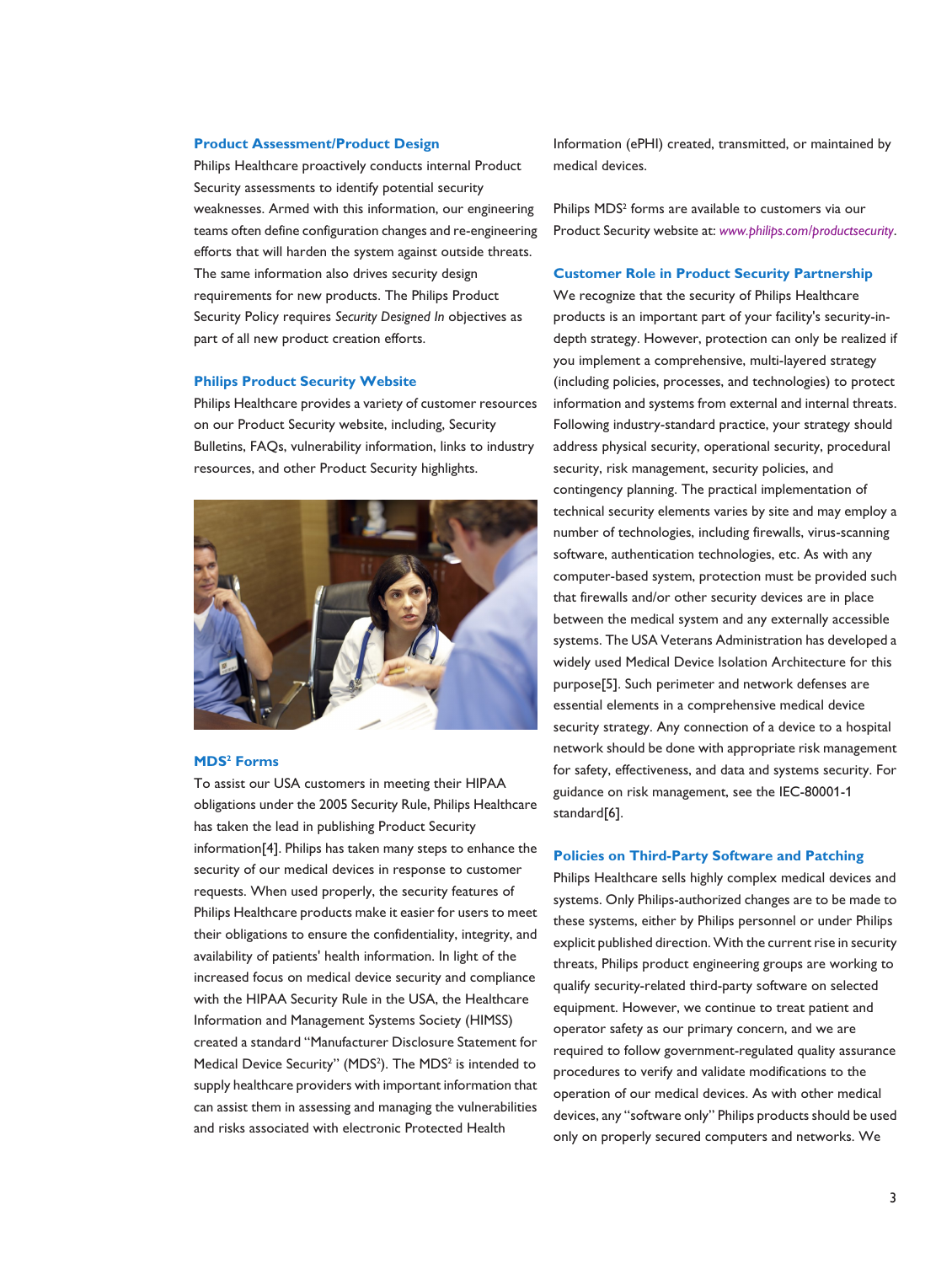strongly suggest that your security staff monitor system and application vulnerabilities and keep the operating system and other installed software running on your system up-to-date.

Philips Healthcare sells a broad range of devices, from image acquisition and viewing systems and IT-oriented PACS to 24/7 life-critical, real-time patient monitors. The diverse nature of our products has led us to support different means of installation and maintenance for third-party software on our systems. Please contact Philips Customer Services for more specific information on your particular product.

#### **General Case**

Most of Philips Healthcare equipment does not permit thirdparty software installation of any kind by the customer (e.g., anti-virus scanners, office productivity tools, system patches, on-platform firewalls, etc.) without prior written consent. Unauthorized modifications to Philips Healthcare products could void your warranty and alter the regulatory status of the device. Any resulting service required is not covered under our service agreements. Such modifications can affect the performance or safety of your device in unpredictable ways, and Philips is not responsible for equipment that has been modified.

When Philips authorizes the use of anti-virus scanners, system patches, or upgrades, the scanner/patch/upgrade installation is typically carried out by (1) Philips Healthcare at the time of manufacture or installation or, (2) postinstallation by a Philips-qualified Service Engineer.

#### **Exceptions**

In very few of our systems, Philips does permit the installation or enabling of third-party software directly by your designated Philips system administrator, but always under explicit published guidance of Philips Healthcare and only to be applied to the particular system and version covered by the Philips written documentation.

Prior to installing or enabling any third-party software on a Philips Healthcare product, you should contact your local Philips service representative to determine if your particular product has been qualified for that specific software and, if so, what restrictions may apply. The qualification and use of these software products vary by Philips product.

It is important to understand that any unauthorized modification of a Philips medical device or system (e.g., inproduct firewall change or installation of patches, virusdetection software, utilities, games, music files, updates, etc.) can adversely affect system performance or safety in unpredictable ways, thereby depriving your staff and their patients of protections afforded by government regulatory requirements for medical devices as well as Philips extensive quality system for the development, manufacturing, and testing of its devices. Possible detrimental side effects of these installations or modifications might include:

- 1. the opening or widening of pathways which could allow a compromise of access or control
- 2. the invisible introduction of viruses, spyware, trojans, backdoor access, or other remote agents
- 3. the installation of an unauthorized update that converts a stable system component into one with a vulnerability

Should you suspect or know of any unauthorized modifications to your Philips medical device or system, you should immediately report it to your Philips Field Service Engineer who will assist you in determining the appropriate corrective action to bring your device or system back into specification.



#### **Philips Remote Service**

Philips Healthcare has created a global, web-based Philips Remote Services network (PRS) for connecting many of your Philips systems to our advanced service resources. This state-of-the-art design provides your equipment with a single point-of-network access to on-site Philips equipment using Virtual Private Network technologies. This secure tunnel approach was developed to provide a best-in-class remote service solution that secures the connection through explicit authorization and authentication control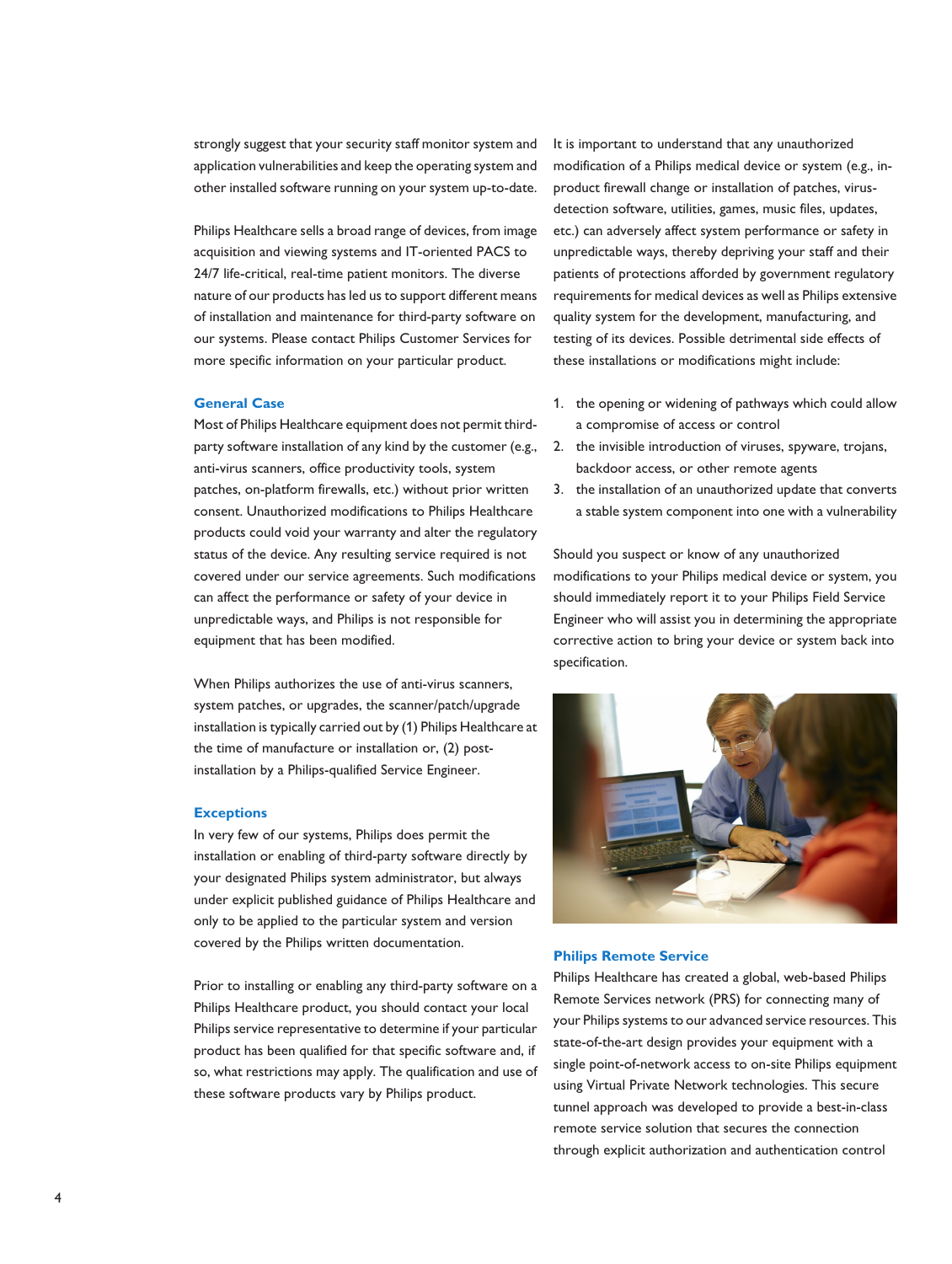with encryption of all of the information in the service session.

#### **Philips Healthcare in a Changing World**

In line with the need to increase security of our medical products, Philips Healthcare continues to examine and reengineer existing products to best accommodate the requirements of our security-minded customers. We are deeply engaged in creating the products of tomorrow based on fundamental security principles. We will continue to work closely with both your care providers and your IT organizations to provide flexible solutions to today's problems even as we create new *Security Designed In* medical products. Questions about our efforts to improve the security of our products can be directed to your field service or sales representative or *[productsecurity@philips.com](mailto:productsecurity@philips.com)*. If your concern extends beyond product and service security to how Philips Healthcare manages personal data (i.e., privacy), you can email your questions to *[healthcare.privacy@philips.com](mailto:healthcare.privacy@philips.com)*.

Thank you for your continued interest in the many healthcare solutions provided by Philips Healthcare.



- <sup>1</sup> Healthcare Information and Management Systems Society (HIMSS) Medical Device Security Workgroup *<http://www.himss.org/>* see Topics and Tools >> Medical Device Security.
- <sup>2</sup> IHE is a joint initiative of the Healthcare Information and Management Systems Society (HIMSS) and the Radiological Society of North America (RSNA) *<http://www.ihe.net/>*.
- <sup>3</sup> For more information, see the U.S. Food and Drug Administration Information for Healthcare Organizations about FDA's Guidance for Industry: Cybersecurity for Networked Medical Devices Containing Offthe-Shelf (OTS) Software at

*[http://www.fda.gov/MedicalDevices/DeviceRegulationandGuidance/](http://www.fda.gov/MedicalDevices/DeviceRegulationandGuidance/GuidanceDocuments/ucm077812.htm) [GuidanceDocuments/ucm077812.htm](http://www.fda.gov/MedicalDevices/DeviceRegulationandGuidance/GuidanceDocuments/ucm077812.htm)*

- To obtain copies of the Manufacturer Disclosure Statement for Medical Device Security (in the HIMSS MDS2 standard form) for Philips' products, visit *<http://www.healthcare.philips.com/main/support/productsecurity/mds2.wpd>*
- <sup>5</sup> See USA Department of Veterans Affairs Medical Device Isolation Architecture Guide, v2.0, available at the HIMSS website *[http://](http://www.himss.org/ASP/topics_FocusDynamic.asp?faid=101) [www.himss.org/ASP/topics\\_FocusDynamic.asp?faid=101](http://www.himss.org/ASP/topics_FocusDynamic.asp?faid=101)*
- <sup>6</sup> Application of Risk Management to IT-networks Incorporating Medical Devices, *<http://www.iso.org>*